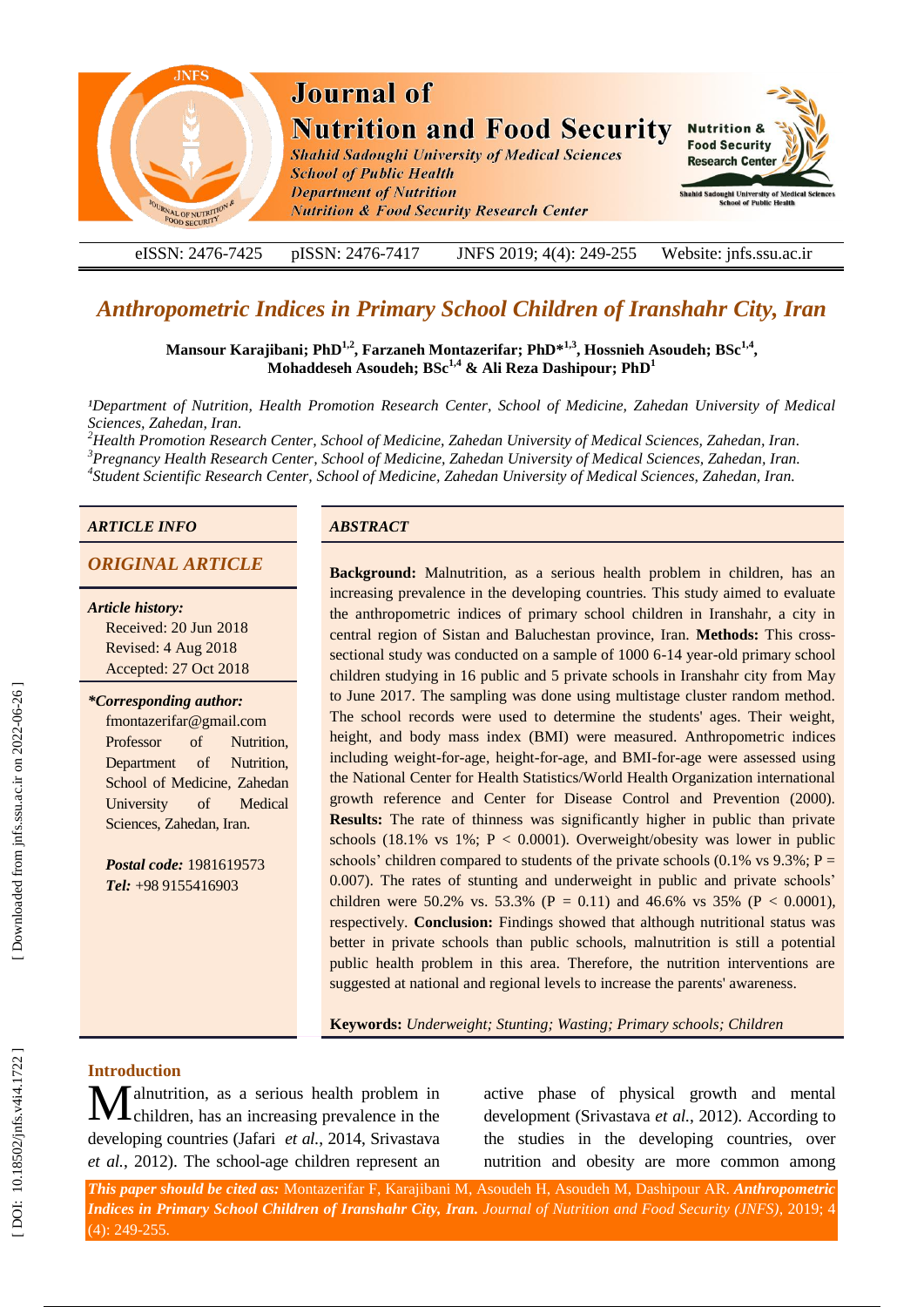the children from high socioeconomic status (Alkali *et al.*, 2015). However, children from low socioeconomic status are more likely to be affected by under nutrition and poor health outcomes (Agbozo *et al.*, 2016). This affects their school achievements subsequently (Wisniewski, 2010 ). The evidence demonstrates that not only overweight disorders, but also under-nutrition causes many nutritional problems in children, such as micronutrients' deficiency, anemia, susceptibility to parasitic infections, reduced educational achievements, and high risk of chronic diseases in later ages (Daboné *et al.*, 2011, Srivastava *et al.*, 2012 ) . Thus, growth assessment is one of the best methods for evaluating nutritional condition in communities (Srivastava *et al.*, 2012 ). Anthropometric measurements, including age, weight, and height as well as indices such as heightfor -age and weight -for -height can assess the health and nutritional status in childhood (Srivastava *et al.*, 2012 ) . Underweight is considered as a low weight – for -age. It is a general indicator of a nutritional and health status in populations, which shows both acute and chronic malnutrition. Stunting is considered as a low height -for -age and reflects chronic malnutrition due to prolonged food deprivation and/or illness (Agbozo *et al.*, 2016, Mohseni *et al.*, 2018) . Both stunting and underweight can be used as determiners of malnutrition compared with the healthy reference populations (Shafieian *et al.*, 2013 ) .Body mass index (BMI -for -age) has also been recommended as the best anthropometric indicator of thinness and overweight during childhood and adolescence (Blössner *et al.*, 2001 ) . Global estimates reported nearly 151 million<br>stunted, 51 million wasted, and 99 million underweight children in the world. A form of malnutrition has also emerged as overweight and obesity ; approximately 38.3 million children were overweight in 2017 (UNICEF/WHO, 2018 ). The prevalence of underweight in Iranian children is one of the most common nutritional disorders (Ziaee V, 2006 ).The "Iranian National Study of Malnutrition Prevalence in 28 provinces of the country" demonstrated that 4.7% of the Iranian children suffered from stunning , 2.5% were underweight ,

**250**

and 3.7% were wasted in 2008 (Sheikholeslam et al 2008 ). Given the paucity of data on anthropometric indicators of school children in this area , we evaluated the children's anthropometric indicators to monitor their health status, as an essential process for planning and implementing nutritional interventions . In this regard , the present study was conducted to evaluate the prevalence of underweight, stunting, thinness , and overweight/obesity among primary schools' children attending private and public schools in Iranshahr in central region of Sistan and Baluchestan province, South -east of Iran*.* 

## **Materials and Methods**

*Design and participants:* In this cross -sectional study, a total of 1000 6 -14 year -old primary school children (468 girls and 532 boys) were selected from 16 public (689 pupils) and 5 private schools (311 pupils) in Iranshahr. Data collection was performed by two nutrition students at the second term of the academic year from May to June 2017 . The sampling was done using multistage cluster random method. The two sub -districts in Iranshahr were studied as two clusters and 16 public and 5 private schools were randomly selected from each cluster. The type of elected schools represented the social status of the household. According to statistics, selected private schools were one -third of the public schools; so, the number of pupils selected from private schools was almost one -third of the public schools.

The children whose exact birth dates were unclear, children with chronic diseases and chromosomal disorders, and those who consume d growth hormone or corticosteroid therapy were excluded from the study.

*Measurements*: Weight was measured using a digital scale to the nearest 100 g. Height was measured using a stadiometre to the nearest 0.1 cm and BMI was calculated by weight ( kg) / height square  $(m^2)$ . Thinness, underweight, stunting, and overweight/obesity were assessed as the anthropometric indices for the school children . Underweight was indicated as weight-for-age Zscores (WAZ) and stunting was defined as the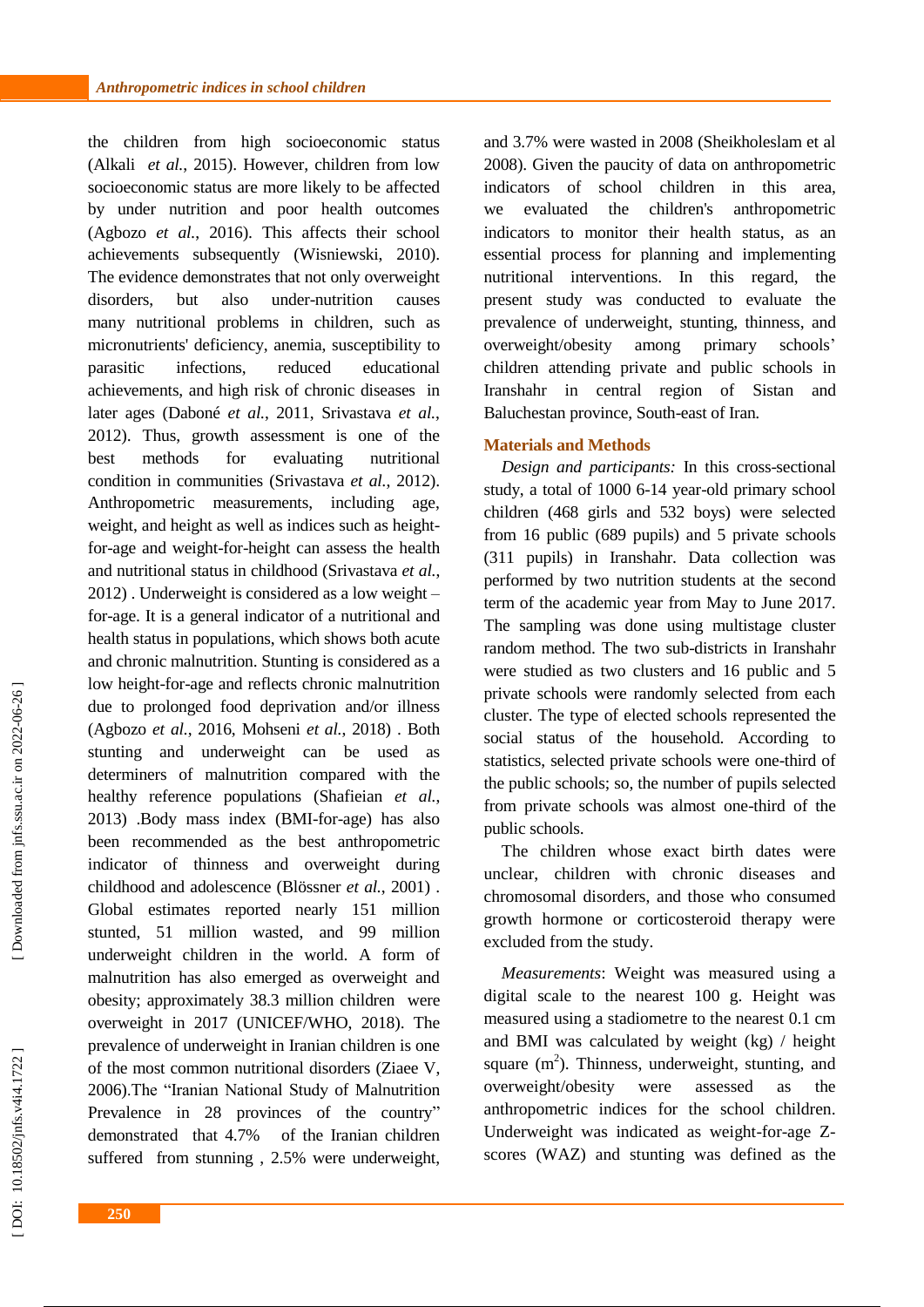height -for -age Z Z-scores (HAZ). To assess underweight and stunting, the cutoff point below - 2 and Z -score of the National Center for Health Statistics reference were used (Srivastava *et al.*, 2012 ).

According to the standard chart of Center for Disease Control and Prevention ), cutoffs of BMI for-age were determined as follows:  $\lt 5^{\text{th}}$  percentile was considered as thinness and  $\geq 95^{\text{th}}$  percentile as overweight /obese (Kuczmarski *et al.*, 2000 ) .

*Ethic considerations:* The protocol of this study was approved by Ethics Committee of Zahedan University of Medical Sciences (Code No: IR.ZAUMS.REC.1396.28). At the beginning of research, the study goals were explained to the pupils' parents and they were asked to sign the informed consent forms.

*Data analysis :* Data were analyzed using *Epi - Info* software version 7. In order to analyze the data, results of *Epi -Info* data file were exported into the Statistical Package for Social Sciences (SPSS) version 21 (Chicago IL). Chi -square and student *t -test* were used to check the variables' proportions and compare the means in public and private schools. A *P*-value of less than 0.05 was considered as significant.

## **Results**

In this study, a total of 1000 pupils participated from 16 public and 5 private schools (age ranged from 6 to14 years). The selected schools were from two areas of the city : 689 pupils (68.9%) (303 girls and 386 boys) studied in public schools , whereas 311 (31.1%) (165 girls and 146 boys) pupils studied in private schools. The results showed that the mean age of pupils in the public and private schools were  $9.1 \pm 1.8$  and  $9.5 \pm 2$ years, respectively  $(P > 0.05)$ . The majority of pupils in public and private schools were within the age range of 6 –14 years (65 % and 73%, respectively). The mean weight and height of pupils in public schools decreased significantly

compared with the private schools  $[(23.7 \pm 5.6 \text{ vs.})]$  $31 \pm 8.4$  kg ( $P < 0.0001$ ); and  $123 \pm 11.4$  *vs.*  $131 \pm 1.4$ 13.2 cm ( $P = 0.009$ ), respectively]. The mean BMI of pupils in public schools was  $15.6 \pm 2.1$  kg/m<sup>2</sup>, which was significantly lower than the private schools  $(17.8 \pm 3.1 \text{ kg/m}^2)$  ( $P < 0.0001$ ). With regard to education, majority of the pupils' mothers were under diploma (83.9% in public and 83% in private schools) and most of them were housewife (94% and 92.3%, respectively) in both schools (**Table <sup>1</sup>**).

The nutritional status based on the Z -scores of BMI, weight for age, and height for age among the public and private schools children by gender are described in **[Table 2](https://www.ncbi.nlm.nih.gov/pmc/articles/PMC4476001/table/T2/)**. According to BMI Z -score, 125 (18.1%) children who attended public schools were thin, which was significantly higher than this rate among students of the private schools 3 (1%) (*<sup>P</sup>* <sup>&</sup>lt; 0.0001). Furthermore, a great proportion of thinness was observed between boys and girls (9.9% and 8.3%) attending public schools compared with those studying at private schools (1% and 0%, respectively). Only one case (0.1%) of overweight/obesity (boy) was reported in public schools, but this rate was higher (9.3%) between boys (6.4%) and girls (2.9%) in private schools and the difference between the genders was significant (*<sup>P</sup>* <sup>=</sup> 0.007).

Based on the weight -for -age Z -scores, 321 (46.6%) public schools' children were underweight compared to 109 (35%) of the private schools ' children  $(P < 0.0001)$ . The differences observed among girls and boys attending public and private schools was also statistical significant (P < 0.0001).

According to height -for -age Z -score, 346 students (50.2%) of public schools and 166 students (53.3%) of private schools suffered from stunting. However, the difference between children attending public and private schools was not significant  $(P = 0.11)$ .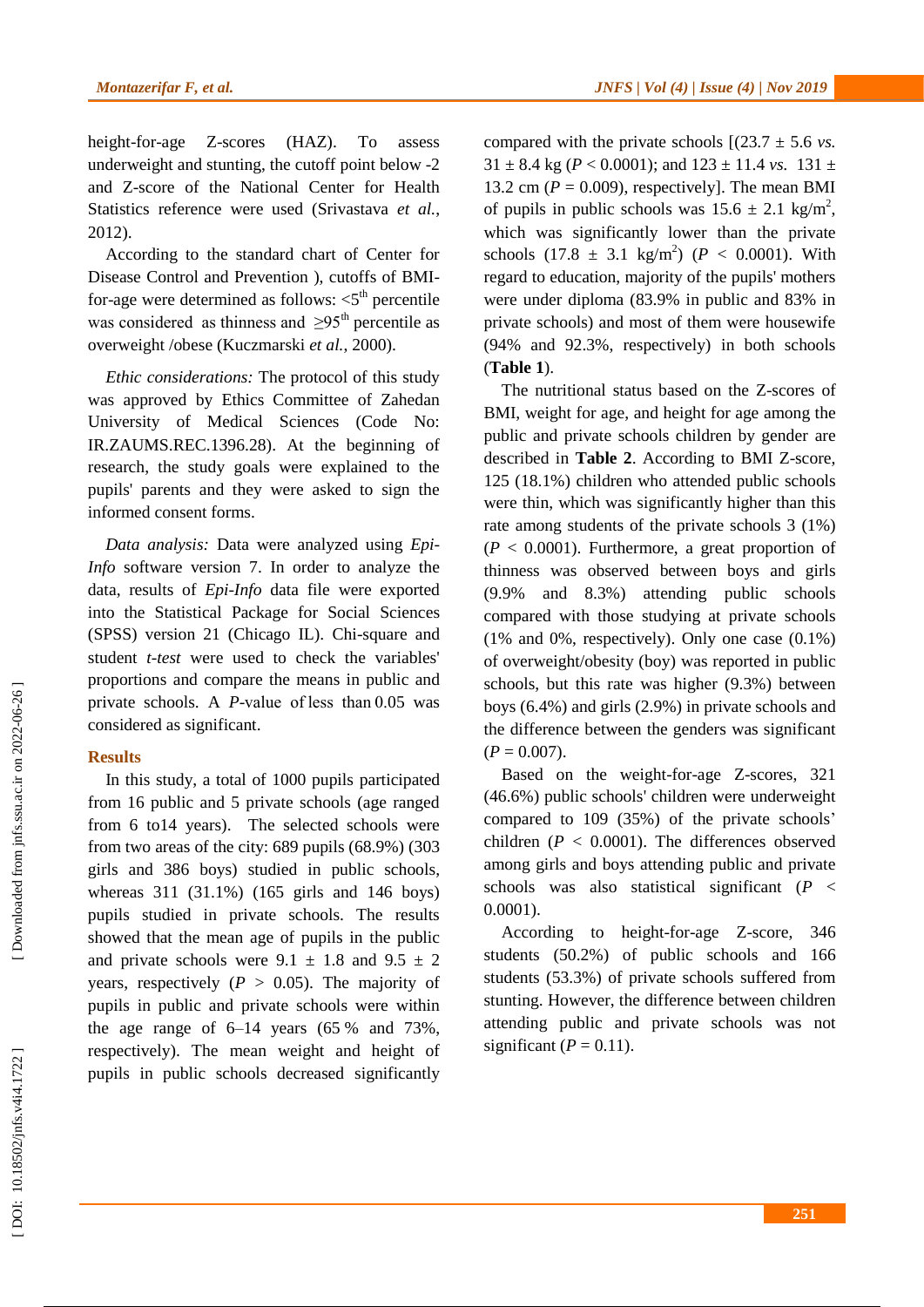| <b>Variables</b>          | Public schools ( $n = 689$ ) | Private schools $(n=311)$ | <i>P</i> -value          |
|---------------------------|------------------------------|---------------------------|--------------------------|
| Girls/Boys                | 303/386                      | 165/146                   | $\overline{\phantom{0}}$ |
| Age $(y)$                 | $9.1 \pm 1.8^{\text{a}}$     | $9.5 \pm 2.0$             | $0.43^b$                 |
| Weight $(kg)$             | $23.7 \pm 5.6$               | $31 \pm 8.4$              | 0.0001 <sup>b</sup>      |
| Height (cm)               | $123 \pm 11.4$               | $131 \pm 13.2$            | 0.009                    |
| Body mass index $(kg/m2)$ | $15.6 \pm 2.1$               | $17.8 \pm 3.1$            | 0.0001 <sup>b</sup>      |
| Age groups $(y)$          | $N$ $(\%)$                   | N(%)                      |                          |
| $6-9$                     | 448 (65.0)                   | 227(73)                   | $0.095^{\circ}$          |
| $10-14$                   | 241 (35.0)                   | 84 (27)                   |                          |
| Diploma and over          | 111(16.1)                    | 53 (17)                   |                          |
| Mother's occupation       |                              |                           |                          |
| Housewife                 | 648 (94)                     | 287 (92.3)                | $0.49^{\circ}$           |
| Employee                  | 31(6)                        | 24(7.7)                   |                          |

**Table 1.** Demographic and anthropometric data of school children

<sup>a</sup>: Mean  $\pm$  SD), <sup>b</sup>: Student t-test, <sup>c</sup>: Chi square test

### Table 2. Z-scores of body mass index, weight for age, height for age by gender

|                                                                  | Public schools $(n = 689)$        |                              |                               | Private schools $(n = 311)$      |                              |                             |                              |                                  |
|------------------------------------------------------------------|-----------------------------------|------------------------------|-------------------------------|----------------------------------|------------------------------|-----------------------------|------------------------------|----------------------------------|
| Z-scores status                                                  | <b>Total</b><br>$N(\%)$           | <b>Girls</b><br>$N(\%)$      | <b>Boys</b><br>$N(\%)$        | <b>P</b> -<br>value <sup>a</sup> | <b>Total</b><br>$N(\%)$      | <b>Girls</b><br>$N(\%)$     | <b>Boys</b><br>$N(\%)$       | <b>P</b> -<br>value <sup>a</sup> |
| Body mass index<br>Normal<br><b>Thinness</b><br>Overweight/Obese | 563 (81.7)<br>125(18.1)<br>1(0.1) | 246(35.7)<br>57(8.3)<br>0(0) | 317(46)<br>68 (9.9)<br>1(0.1) | 0.62                             | 279(89.7)<br>3(1)<br>29(9.3) | 156(50.2)<br>0(0)<br>9(2.9) | 123(39.5)<br>3(1)<br>20(6.4) | 0.007                            |
| Weight-for-age<br>Normal<br>Underweight                          | 368 (53.4)<br>321 (46.6)          | 161 (23.4)<br>142 (20.6)     | 207(30)<br>179 (26)           | 0.0001                           | 202(65)<br>109 (35)          | 131 (42.2)<br>34 (10.9)     | 71 (22.8)<br>75 (24.1)       | 0.0001                           |
| Height-for-age<br><b>Normal</b><br><b>Stunting</b>               | 343 (49.8)<br>346(50.2)           | 137 (19.9)<br>166(24.1)      | 206(29.9)<br>180(26.1)        | 0.05                             | 145(46.7)<br>166(53.3)       | 80(25.7)<br>85(27.3)        | 65(21)<br>81 (26)            | 0.34                             |

**a** : Chi square test

## **Discussion**

In the present study, we evaluated the anthropometric indices of primary school children to determine their malnutrition status. The type of school was also used as an indicator of the socio economic status of the school children. The comparison of nutritional status in children based on the school type demonstrated that the rates of underweight and thinness were higher among children attending public schools than private schools (46.6% and 18.1% *vs.* 35% and 1%, respectively) . The difference rate between boys and girls attending public schools was higher compared with the difference rate of the male and

female students attending private schools. [Similarly,](https://www.ncbi.nlm.nih.gov/pubmed/?term=Srivastava%20A%5BAuthor%5D&cauthor=true&cauthor_uid=22958757) several studies revealed that underweight in public schools pupils was higher than private schools (Agbozo *et al.*, 2016, Ashok *et al.*, 2014 ) . Besides, underweight was higher among students who did not consume breakfast before going to school or those who had only two meals per day than those who took breakfast or had at least three to four meals per day (Agbozo *et al.*, 2016 ). The prevalence of wasting and underweight were reported as 3.1% and 9.48% among school children in the west of Iran, respectively (Rezaeian 2014 ) . In a systematic review and meta -analysis , t he prevalence of

**252**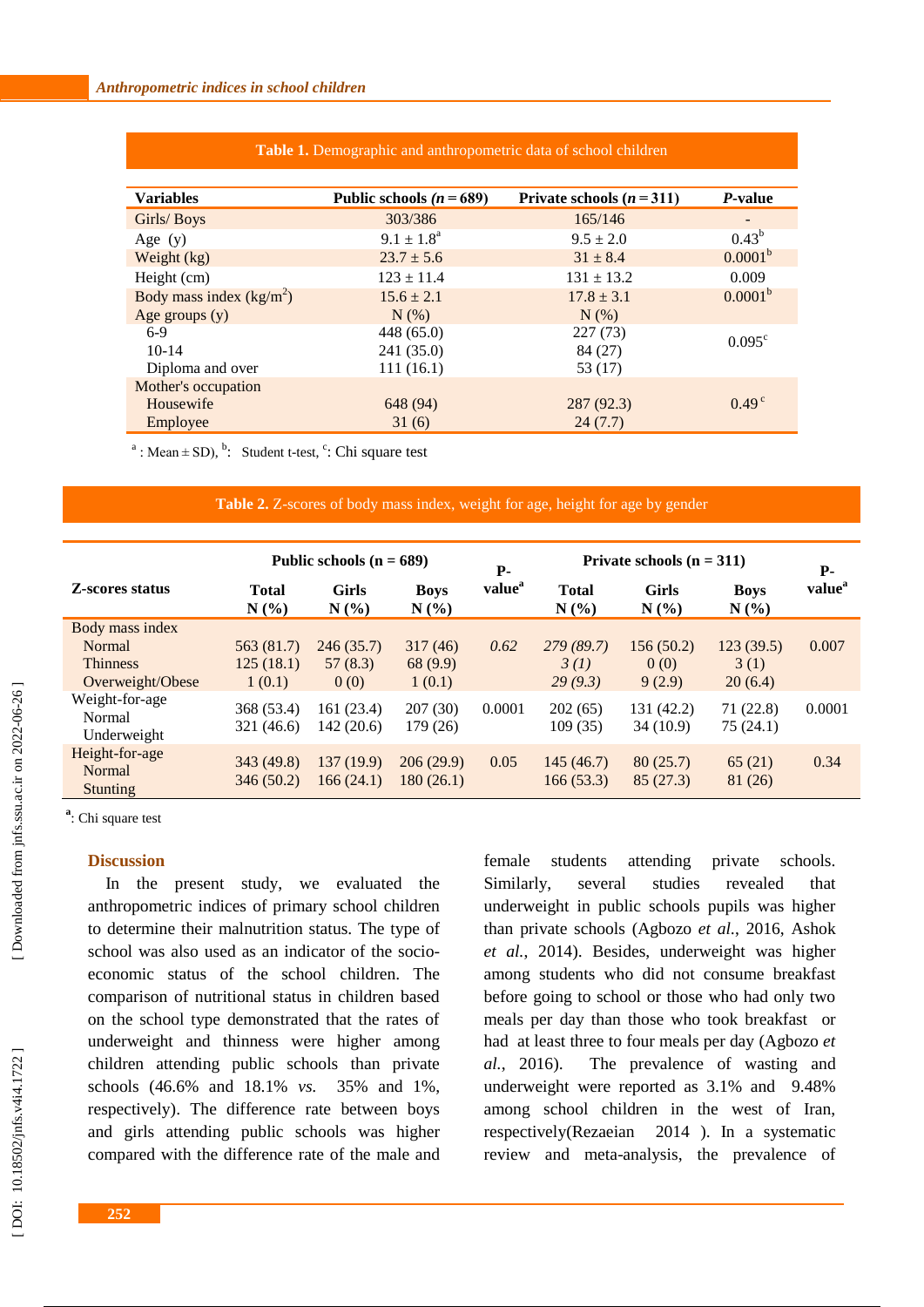malnutrition, were found to be 7.8% and 10.5% in terms of wasting and underweight in Iranian children, respectively (Mohseni et al., 2018).

A study in India also showed that most malnourished children were underweight , 33.3% of children were wasted , and 18.5% were stunted. Furthermore, the results showed that the prevalence rates of stunting and underweight were higher in age group of 11 to 13 year**s**  (Srivastava *et al.*, 2012 ). The findings of several other studies also showed that underweight was more common in age group s 5 -6 and 11 -12 years, respectively ; whereas , high prevalence of wasting was found in age group 7 -8 years (Srivastava *et al.*, 2012 ) . In our study, higher rates of underweight and stunting were observed in children aged 10 -14 years who attended public schools compared with those who attended private schools in the same age group.

The prevalence rate of stunting in this study was higher compared to the previous studies. According to the report of 2008 and 2018 Iranian National Study of Malnutrition Prevalence , 4.7% and 12.4% of the Iranian children suffered from stunning (Sheikholeslam et al . 2008 (Mohseni *et al.*, 2018 ) . The prevalence of stunting was 2.85% among school children in the west of Iran (Rezaeian 2014 ).

According to the type of school, results showed that t h e rate of stunting was higher in students who attended private schools (53.3 %) than those who attended public schools (50.2 %). However, the differences between children attending public and private schools as well as between the two genders were not significant. Dissimilar findings were reported in several studies (Agbozo *et al.*, 2016, Daboné *et al.*, 2011, Jafari *et al.*, 2014 ). The discrepancy in results can be due to various study methods and reference values. Nevertheless, considering public health impacts of short stature such as reduced cognitive capacity, delayed mental development, reduced productivity in the work force, high risk complications during child birth due to smaller pelvis, etc. (Jafari *et al.*, 2014), findings of the present study suggest that children of this province are at a serious risk and should be given more attention.

Similar to the previous studies (Agbozo *et al.*, 2016 ), we found that the overweight/obesity rate was higher in private schools than public schools (9.3% *vs* 0.1% ). This suggests that the type of school (public vs. private), as an indicator of socioeconomic status , can be associated with nutritional status of students (Agbozo *et al.*, 2016 ) . The rate of overweight/obesity was higher in private schools ' children, especially among 10 -14 year -old than 6 -9 year - old boys. On the opposite, a study reported that obesity decrease d with age from 10.3% in the 6 -9 year -old group to 3.3% in the 10 -12 year -old group ; while the prevalence of central obesity did not show any significant difference between the two age groups (6 -9 years and 10 -12 years) (Daboné *et al.*, 2011 ) . The evidence shows that the obesity rates increase gradually as children grow older. This situation may be due to the variations in the nutritional behavior and lifestyle such as excessive time spent for watching television and using the Internet (Ashok *et al.*, 2014, Bener *et al.*, 2011 ) , consuming fast foods, having low physical activity, and playing computer games ( $\geq 3$  hr/day), which are more prevalent in high socioeconomic households. As a result of these factors, the incidence of malnutrition increases in the developing countries (Agbozo *et al.*, 2016, Ashok *et al.*, 2014 ) . In addition, evidences show that overweight and obesity are more common in the developing countries among the high socioeconomic people (Alkali *et al.*, 2015, Ashok *et al.* , 2014 ). Therefore , high prevalence of overweight in private schools (Daboné *et al.*, 2011 ) may be related to higher economic status, better nutrition , and sedentary lifestyle in children who go to private schools (Ashok *et al.*, 2014, Gaddah *et al.*, 2016 ) . However, further studies are necessary to evaluat e nutritional status in school children in public and private schools. Various causes are involved in the incidence of malnutrition in children. It seems that the differences of malnutrition prevalence in various studies may be due to differences in the study setting (Srivastava et al., 2012), methods, definitions of malnutrition, standards used for malnutrition assessment, genetic, sedentary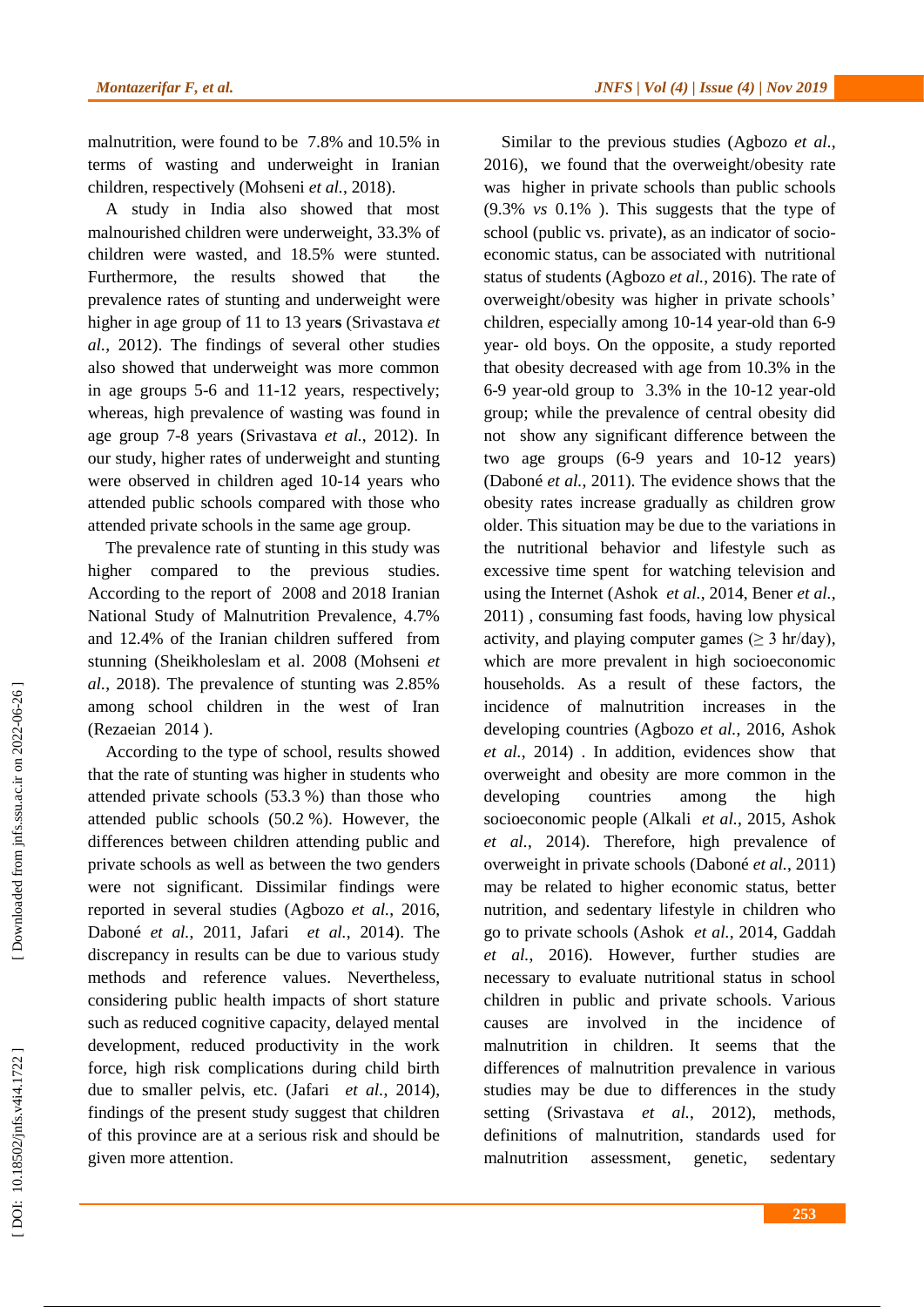lifestyle, and environmental variations (Jafari *et al.*, 2014 ), women's education level, socioeconomic status, lack of women's awareness about appropriate nutrition, low quality of drinking water, poor health, nutrient deficiencies, infection , and parasitic diseases (Karajibani *et al.*, 2003, Srivastava *et al.*, 2012 ) . Several studies revealed that malnutrition in boys was consistently more common than girls (Jafari *et al.* , 2014 , Kyriazis *et al.*, 2012, Shafieian *et al.*, 2013, Srivastava *et al.*, 2012 ) , which is similar to the present study. A study conducted among school children of urban slums in India showed that under nutrition was significantly more prevalent in girls than boys. These differences may be related to family size, gender bias, parents' attention to boys , and also parental preferences for boy children in some areas (Srivastava *et al.*, 2012). Previous studies demonstrated that occupation and education level of mothers was associate d with nutritional status of children (Boyle *et al.*, 2006, Waters *et al.*, 2004 ). Since housewives have more time to take care of their children, their children have a better nutritional status than children whose mothers are employee. In the present study, the rate of overweight/obesity was higher in the children whose mothers had diploma and higher educational status compared to the children whose mothers had lower educational levels . However, mothers' working status was not associate d with nutrition status of children. These findings differ from earlier studies (Singh 2003, Srivastava *et al.*, 2012 ), which indicated that the level of maternal education and their working status were important predictors of nutritional status in children. In Iranshahr, we are faced with poor sanitation , difficult living conditions in some parts of the city, poor knowledge of people about health and

## **References**

**Agbozo F, Atito P & Abubakari A** 2016. Malnutrition and associated factors in children: a comparative study between public and private schools in Hohoe Municipality, Ghana. *BMC Nutrition* **2(32)** .

nutrition , as well as inappropriate food habits, which can lead to health and nutritional problems. Thus, high prevalence of malnutrition in public schools may be related to some of these factors, which require more study.

One of the limitations of this study wa s lack of evaluating food intakes and factors related to malnutrition, which could be helpful in determining the nutritional status of children. The strength of this study was a large sample size, which led to identification of more at-risk children.

## **Conclusion**

According to the findings , although nutritional status was better in private schools' children than those who attended public school s, malnutrition is still a potential public health problem in this area. Therefore, the authorities are recommended to conduct nutrition interventions at national and regional levels to increase awareness of the parents.

## **Acknowledgements**

The authors would like to acknowledge the school administrators and all pupils who participated in this study. This study was supported by Research Deputy of Zahedan University of Medical Sciences, Zahedan, Iran (approval date: 22 February 2017; number 8188).

## **Conflict of Interest**

The authors have no competing interests.

## **Authors' contributions**

Montazerifar F designed the study. Montazerifar F and Karajibani M drafted the paper. Asoudeh H and Asoudeh M collected data. Dashipour A analyzed data. All authors reviewed and approved the final manuscript.

- **Alkali YSAJ, Sabin M & Zacharin M** 2015. Socio -economic status, lifestyle and childhood obesity in Gombe. *Nigerian journal of paediatrics.* **42**: 107 -110.
- **Ashok NC, Kavitha HS & Kulkarni P** 2014. A comparative study of nutritional status between